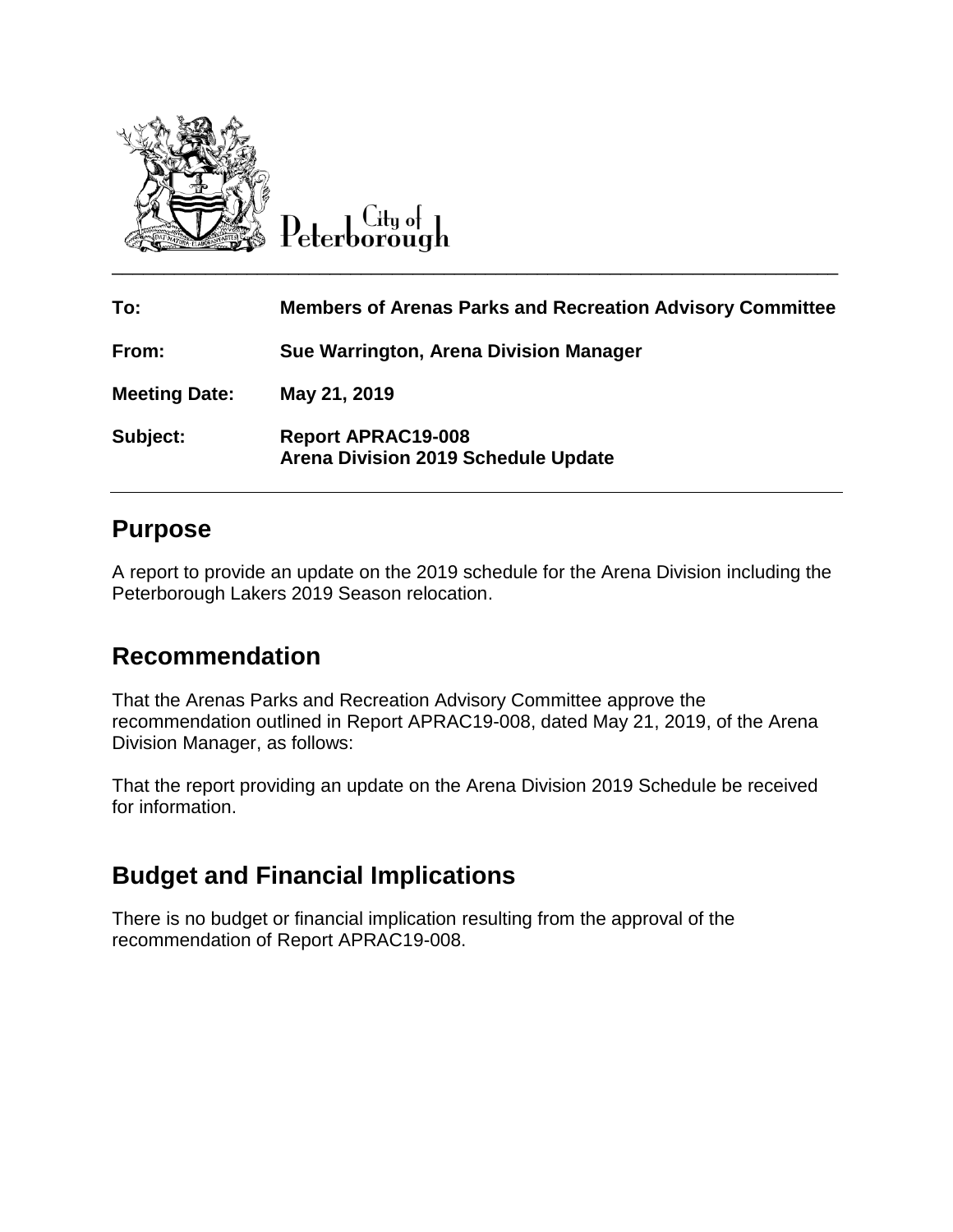### **Background**

As outlined in Report APRAC19-004, Arena Division 2019 Scheduling Update dated February 19, 2019, The Peterborough Memorial Centre (PMC) is undergoing a major floor renovation project in 2019 causing the activities normally taking place in this location to be accommodated in other arena facilities during the 20 week period June 3 through October 18, 2019. As a result, the summer and fall ice/floor schedules for the Evinrude Centre and the Kinsmen Arena have been reversed to accommodate higher spectator capacity for lacrosse games. The Peterborough Sr. Lakers 2019 Season is being relocated to the Evinrude Centre following their home opening game at the PMC on May 30, 2019.

City staff has been working with the Peterborough Sr. Lakers to accommodate playing their 2019 Season at the Evinrude Centre. The planning process included the goal of creating an entertaining venue within the Evinrude Centre, adding amenities and sponsorship opportunities, and promoting an exciting atmosphere for the Peterborough Sr. Lakers' games.

Seating Capacity on the Atom Pad is 695 plus an additional 72 standing and 12 accessible seating locations. Tickets will continue to be sold through the PMC as usual. WiFi and internet access at the Evinrude Centre has been expanded to allow for ticket scanning capabilities at the entrances as well as for Peterborough Sr. Lakers personnel and media requirements. The Banquet Hall is the location for a Peterborough Sr. Lakers game viewing party and will have a large video screen, enhanced sound system, sponsor activations, licensed bar and concession. This area will have a mixed seating/standing capacity of 575.

Additional sections of the Peterborough Sr. Lakers lacrosse carpet are being purchased and the existing carpet is being modified to fit the playing surface at the Evinrude Centre which is an additional ten feet in length over the PMC playing surface.

The in-arena sound system is currently being enhanced and temporary air conditioning will be added in the Atom Pad for the majority of the lacrosse season starting in June. An application has been made to the Alcohol and Gaming Commission of Ontario to expand the existing liquor license at Evinrude Centre to include the tiered seating of the Atom Pad.

#### **Summary**

Staff will continue to work closely with the Peterborough Sr. Lakers and all user groups in an effort to best accommodate their requirements during the closure of the Peterborough Memorial Centre during the major floor renovation project in 2019.